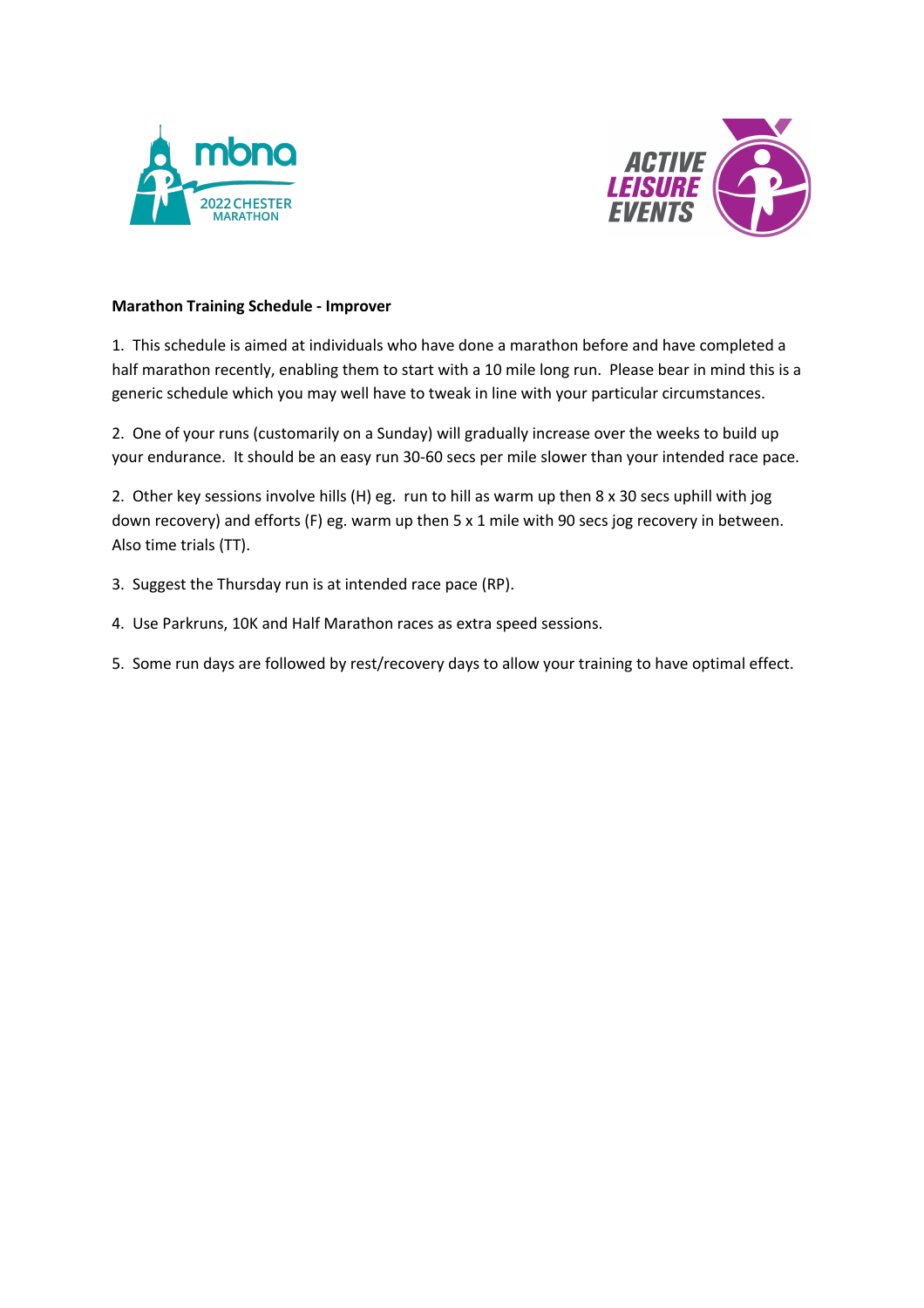| <b>Week commencing</b> | <b>Monday</b> | Tuesday                | Wednesday       | Thursday         | Friday                    | Saturday                        | <b>Sunday</b>                   |
|------------------------|---------------|------------------------|-----------------|------------------|---------------------------|---------------------------------|---------------------------------|
| 30 May                 |               |                        |                 |                  |                           |                                 | 8 miles<br><b>Training Run</b>  |
| 6 June                 | Rest          | 6 miles (H)            | 5 miles<br>easy | 6 miles<br>(RP)  | Rest or<br>cross<br>train | Parkrun                         | 10 miles<br>Webinar             |
| 13 June                | Rest          | 6 miles (F)            | 6 miles<br>easy | 6 miles<br>(RP)  | Rest or<br>cross<br>train | 5 miles<br>easy                 | 11 miles or<br>10K race         |
| 20 June                | Rest          | 6 miles (H)            | 6 miles<br>easy | 6 miles<br>(RP)  | Rest or<br>cross<br>train | 5 miles<br>easy                 | 12 miles                        |
| 27 June                | Rest          | 6 miles(F)             | 6 miles<br>easy | 7 miles<br>(RP)  | Rest or<br>cross<br>train | Parkrun                         | 13 miles<br><b>Training Run</b> |
| 4 July                 | Rest          | 6 miles (H)            | 6 miles<br>easy | 8 miles<br>(RP)  | cross<br>train            | Rest or $6$ miles<br>easy       | 14 miles                        |
| 11 July                | Rest          | 6 miles (F)            | 6 miles<br>easy | 8 miles<br>(RP)  | cross<br>train            | Rest or   Park Run<br>or 10k TT | 15 miles                        |
| 18 July<br>(recovery)  | Rest          | 4 miles (H) $ 4$ miles | easy            | 6 miles<br>(RP)  | cross<br>train            | Rest or $ 5$ miles<br>easy      | 12 miles                        |
| 25 July                | Rest          | 6 miles (F)            | 6 miles<br>easy | 10 miles<br>(RP) | cross<br>train            | Rest or Parkrun                 | 16 miles                        |
| 1 August               | Rest          | 6 miles (H)            | 6 miles<br>easy | 10 miles<br>(RP) | cross<br>train            | Rest or $6$ miles<br>easy       | 17 miles                        |
| 8 August               | Rest          | 6 miles (F)            | 6 miles<br>easy | 10 miles<br>(RP) | cross<br>train            | Rest or Parkrun<br>or 10k TT    | 18 miles<br><b>Training Run</b> |